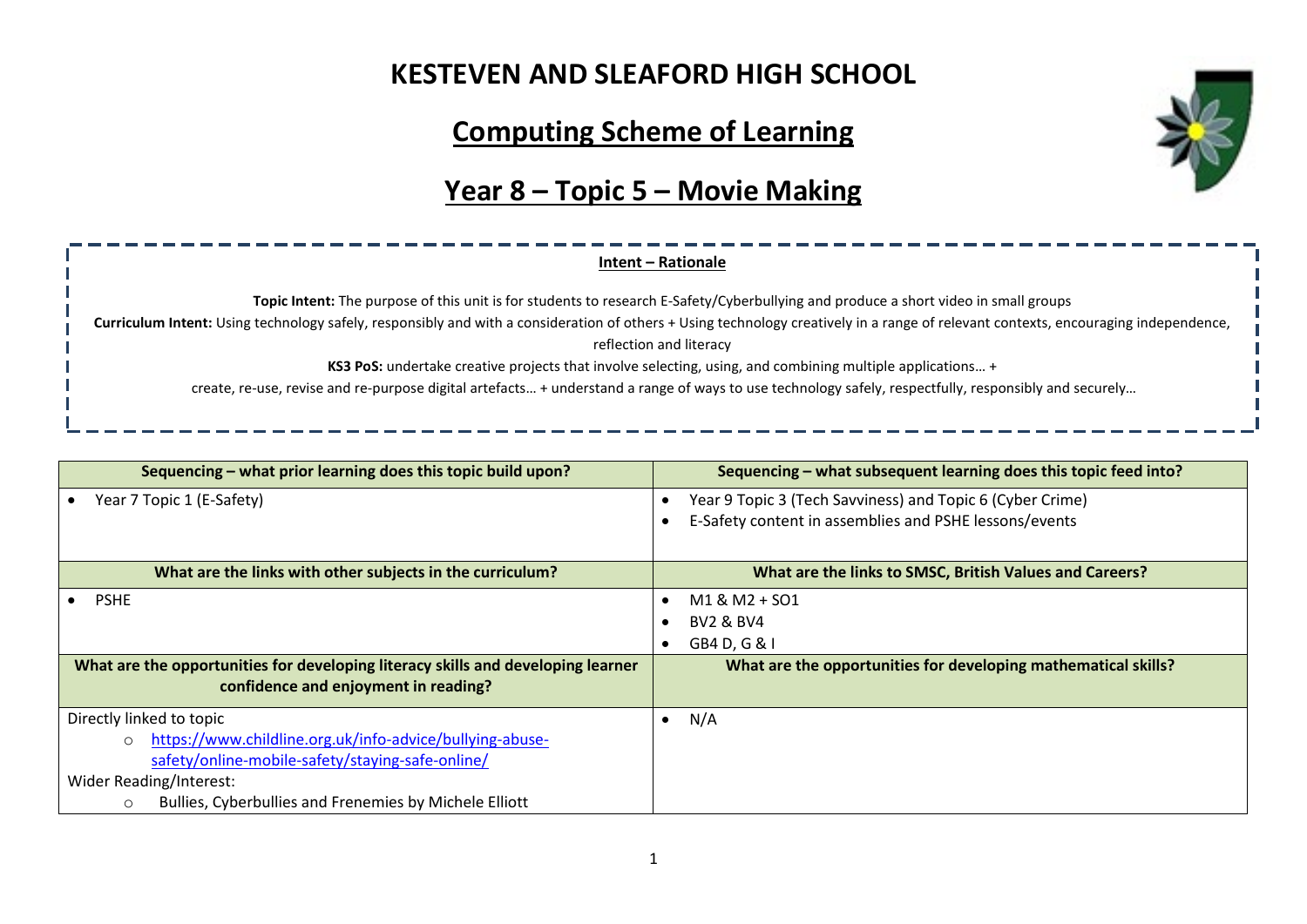## **KESTEVEN AND SLEAFORD HIGH SCHOOL**

# **Computing Scheme of Learning**

# **Year 8 – Topic 5 – Movie Making**

### **Intent – Concepts**